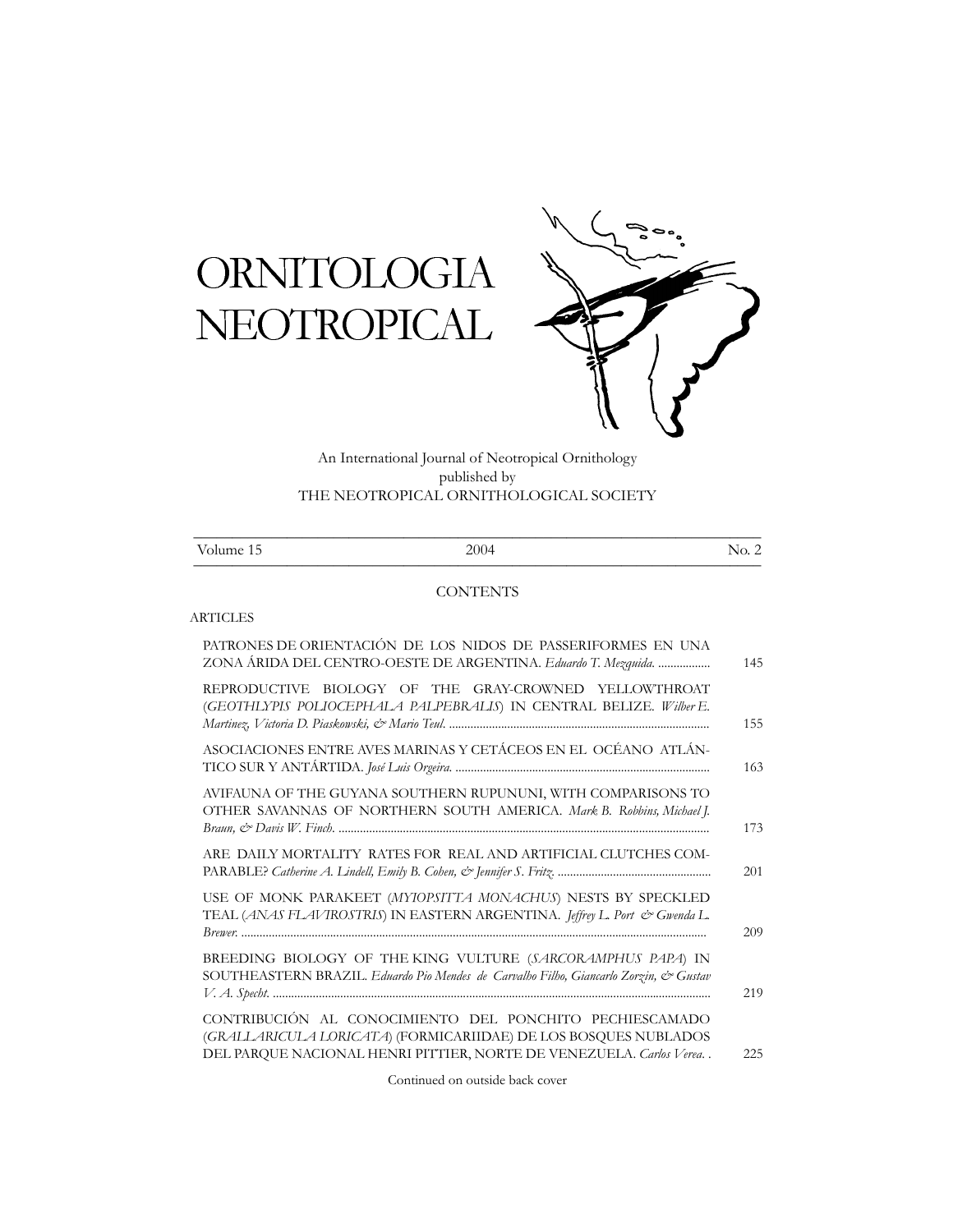#### THE NEOTROPICAL ORNITHOLOGICAL SOCIETY (*Founded 4 December 1987*)

- President: Patricia Escalante, Instituto de Biología, UNAM, AP 70-153, 04511 México, DF, México. (*E-mail: escalant@servidor.unam.mx*).
- President-elect: Joseph M. Wunderle, Jr., International Institute of Tropical Forestry, U.S.D.A. Forest Service, P. O. Box 490, Palmer, Puerto Rico 00721, USA. (*E-mail: wunderle@coqui-net*).
- Editor: Raymond McNeil, Département de Sciences biologiques, Université de Monréal, C.P. 6128, Succ. "Centre-ville", Montréal, Québec, Canada H3C 3J7. (*E-mail: Raymond.McNeil@umontreal.ca*).
- Treasurer: Bette A. Loiselle, International Center for Tropical Ecology, University of Missouri-St. Louis, 8001 Natural Bridge Road, St. Louis, MO 63121-4499, USA. (*E-mail: loiselle@umsl.edu*); subscriptions, advertising, orders, back issues, changes of address and quiries about missing issues, exchanges.
- Secretary: Mary Victoria McDonald, Department of Biology, 201 Donaghey Ave, University of Central Arkansas, Conway, AR 72035-0001, USA. (*E-mail: mcdonaldv@mail.uca.edu*).
- Other Elected Members of the Board of Directors: John M. Bates (USA), Elisabeth Höfling (Brazil), Jaime E. Jiménez (Chile), Cristina Yumi Miyaki (Brazil), Eugene S. Morton (USA), and Luis Germán Naranjo (Colombia).
- Past Presidents: Mario A. Ramos, Washington, D.C., USA; François Vuilleumier, New York, NY, USA.

Past Editor (1987–1997): Karl-L. Schuchmann, Bonn, Germany.

- Patrons: Robert G. Goelet, New York City (USA), Luc Hoffmann, Le Sambuc (France).
- Books for review: François Vuilleumier, Department of Ornithology, American Museum of Natural History, Central Park West at 79th St., New York, NY 10024-5192, USA.
- Obituaries: James W. Wiley, Maryland Cooperative Fish & Wildlife Research Unit, University of Maryland Eastern Shore, 1120 Trigg Hall, Princess Anne, MD 21853, USA.

## Editorial Board

| Luiz dos Anjos, Brazil      | Jürgen Haffer, Germany    | Grace P. Servat, Peru      |
|-----------------------------|---------------------------|----------------------------|
| Elisa Bonaccorso, Venezuela | Fabián M. Jaksic, Chile   | Gary Stiles, Colombia      |
| Carlos Bosque, Venezuela    | Yumi Miyaki, Brazil       | Jean-Marc Thiollay, France |
| Roberto Cavalcanti, Brazil  | Diego Montalti, Argentina | François Vuilleumier, USA  |
| Ernesto Enkerlin, México    | Manuel Nores, Argentina   | James W. Wiley, USA        |
| Patricia Escalante, México  | W. Douglas Robinson, USA  | Edwin O. Willis, Brazil    |
| Jon Fjeldså, Denmark        | Karl Schuchmann, Germany  | Kevin Winker, USA          |

#### Membership

Any person interested in ornithology may become a member of the Neotropical Ornithological Society upon payment of dues. Members of all classes receive ORNITOLOGIA NEOTROPI-CAL. Membership dues per calendar year are: Students (with verification of student status): US \$ 15.00; subscribers from Latin American countries: US \$ 25.00; subscribers from all other countries: US \$ 35.00; libraries: US \$ 60.00. ORNITOLOGIA NEOTROPICAL of the current year is sent by third class mail. If air mail delivery is required, please add US \$ 20.00 to subscription above. All payments must be to the Treasurer in US currency, either by credit card (VISA, MasterCard), or by check or international money order drawn on a US bank.

Art for the cover page representing the Thorn-tailed Rayadito (*Aphrastura spinicauda*) is by François Vuilleumier.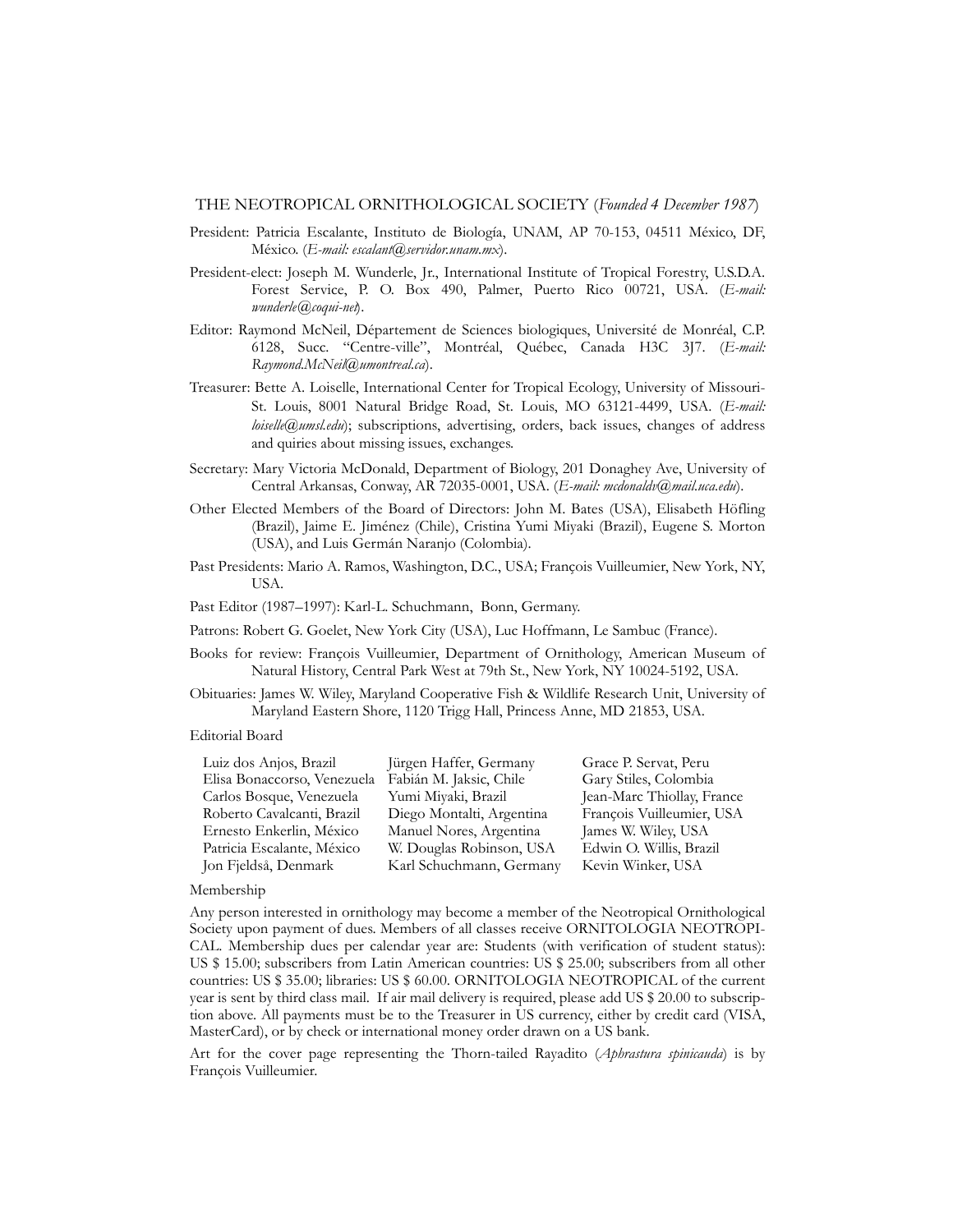### NOTICE TO CONTRIBUTORS

Manuscripts can be submitted in Spanish, Portuguese, or English on any aspect of avian biology in the Neotropical Region. All papers submitted shall reflect the results of original research. Authors are not required to pay page charges for papers of 15 printed pages or less, although contribution to page costs will be appreciated. However, authors are required to pay page charges for pages in excess of 15 printed pages.

All persons interested in publishing in ORNITOLOGIA NEOTROPICAL are welcome to submit their manuscripts to Raymond McNeil, Editor, Département de Sciences biologiques, Université de Montréal, C.P. 6128, Succ. "Centre-ville", Montreal, Québec, Canada H3C 3J7. Fax: 1-514-343-2293; **E-mail: Raymond.McNeil@umontreal.ca.**

#### **MANUSCRIPTS**

**Potential authors are invited to obtain additional detailed instructions, in English, Portuguese** or Spanish, from the editor by e-mail or from the web page <http://www.neotropicalornithol**ogy.org>.** Manuscripts, sent by mail, should be submitted in triplicate, with text and figures files on a CD. Manuscripts submitted by e-mail should be submitted in the pdf format. Type all parts of the manuscript double-spaced on one side of letter size (216 x 279 mm or similar) pages, with at least 25 mm margins. Avoid footnotes. Provide a concise title, and an abridged title for a running head. Avoid using tables as much as possible, using text or illustrations where possible. Put each table on a separate unnumbered page. Legends for all figures should be typed on a separate unnumbered page. Material in the tables or graphs should not be repeated in the text. Write mathematical formulas on one line, where possible.

All major papers should have an abstract in English and another one in Spanish or Portuguese, designed to acquaint readers with the essential points in the text. It should contain no more than 300 words and should be suitable for the use of abstracting services. In addition, no more than 10 key words should be provided at the end of the abstract. Manuscripts intended to be "Short Communications" should be 6 typed pages or less, not including figures and tables. They require key words but no abstract; otherwise they are organized the same as major articles. Use the metric system in text, figures and tables. Designate clock time in the 24-h system and write it as 06:30 or 20:00. Use the European system of calendar notation (e.g., 4 December 1987).

All illustrative material should be arranged in the form of figures, each with an arabic number. Graphs, maps, and drawings should be designed for reduction by at least one-half. Include a key to symbols in the illustration unless the symbols can be described in the legend. Photographs must be sharp and of good contrast showing details in important areas. Prints from monochrome (black-and-white) film are preferred. Photographs and paintings can be published in colour at authors' costs; ask the Editor for details.

Make sure that all citations in the text are listed at the end of the paper, and that all papers listed have been cited. In-text citations of publications by three or more authors should be in the form "Buckley *et al.*" Consult a recent issue of ORNITOLOGIA NEOTROPICAL for details of citations.

Proofs corrections will be made without charge but author revision of proofs, not due to printer's errors, will be charged to the author at US \$ 5.00 per revision line. Return proofs and typescript to the Editor within one week after receipt. No reprint will be available but the first author of each paper will receive by e-mail a pdf file of his paper and will be allowed to make copies. ORNITOLOGIA NEOTRO-PICAL is printed on acid-free paper.

————————————

ORNITOLOGIA NEOTROPICAL (USPS 0019841, ISSN 1075-4377) is a refereed journal published quarterly. Periodical postage is paid at St. Louis, MO 631. POSTMASTER: Send address changes to the Treasurer, address below. Printed at Cap-Saint-Ignace, Quebec, Canada by AGMV Marquis and published by the Neotropical Ornithological Society, c/o Dr. Bette A. Loiselle, Treasurer, International Center for Tropical Ecology, University of Missouri-St. Louis, 8001 Natural Bridge Road, St. Louis, MO 63121-4499, USA.